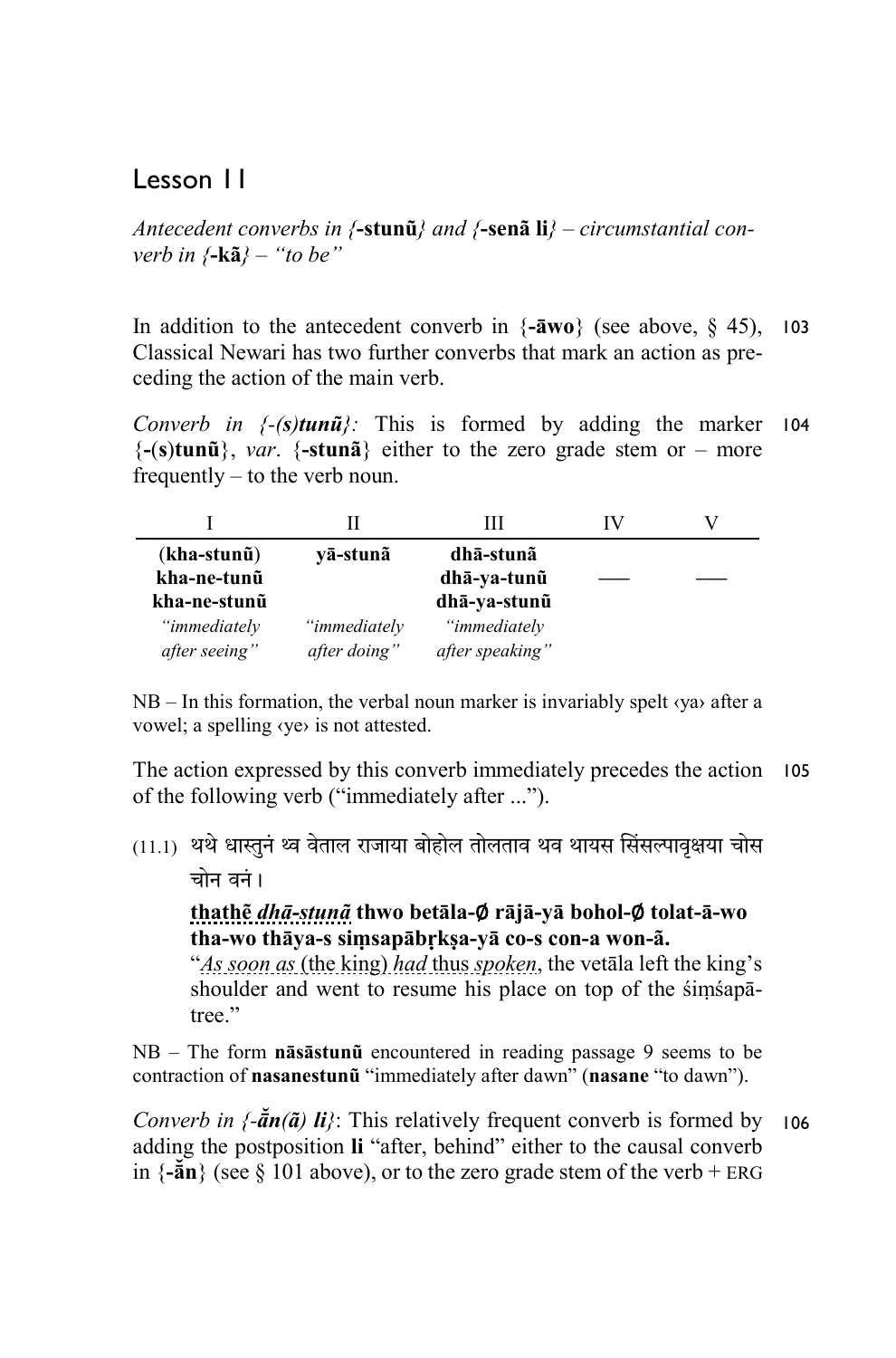marker {**-sen**}; to either formation may be added the emphatic marker {**-ã**}.

|               | Ш                                                                             | IV |  |
|---------------|-------------------------------------------------------------------------------|----|--|
|               | wāṅ-ā-n( $\tilde{a}$ ) li yāṅ-a-n( $\tilde{a}$ ) li dhā-sen( $\tilde{a}$ ) li |    |  |
| "after going" | "after doing" "after speaking"                                                |    |  |

- This converb emphasises the anteriority of the action somewhat: while 107 making no statement about the amount of time that has lapsed between the action of the converb and that of the main verb, it implies that the former action is completed before the latter sets in ("after doing").
	- (11.2) थ्व कन्या अग्निसंस्काल याङान लि छम्हं ब्राह्मनन जटाधारी जुयाव ... नाना देश भ्रमलपाव जुलंः ॥

**thwo kanyā-**∅ **agnisaṃskāra-**∅ **yāṅ-an li cha-mhã brāhmaṇa-n jaṭādhārī-**∅ **juy-āwo ... nānā deśa-**∅ **bhramalap-āwo jul-ã.**  "After the girl's obsequies had been performed, one of the brahmans became an ascetic ... and roamed various countries."

NB – An analogous formation (ERG marker  $\{-n\}$  + emphatic marker  $\{-\tilde{a}\}$  + **li**) can be used with pronominal stems: **thwonã li** "thereupon".

- **The circumstantial converb.** This relatively common converb charac-108 terises an action as being circumstantial to the action of the main verb ("in a way that ... does"). It is formed by adding {**-ã**} to the zero grade causative stem (see above, § 57), e.g. **khãnakã** "in a way that ... sees", **phuyakã** "in a way that ... is able" (**phaye** "to be able").
	- (11.3) चतुईशीया रात्रिस मेंवन म खंनकं छलपोल जे समीपस बिज्याय माल। **caturdaśī-yā rātrī-s mewo-n ma** *khana-kã* **chalpol-**∅ **je-**∅ **samīpa-s bijyā-ye māl-a.**  "On the night of the fourteenth, you must come to me without anyone else *seeing* (you)."
- **"To be".** Classical Newari has three verbs that express the notion "to 109be", **khaye** (**khat-**), **juye** (**jul-**), and **date** (**dat-**). Their distribution is roughly the same as in Modern Newari: **khaye** is used as copula verb with nominal and adjectival predicates in identificatory or descriptive sentences; **juye** is ingressive, i.e. it denotes coming into being or an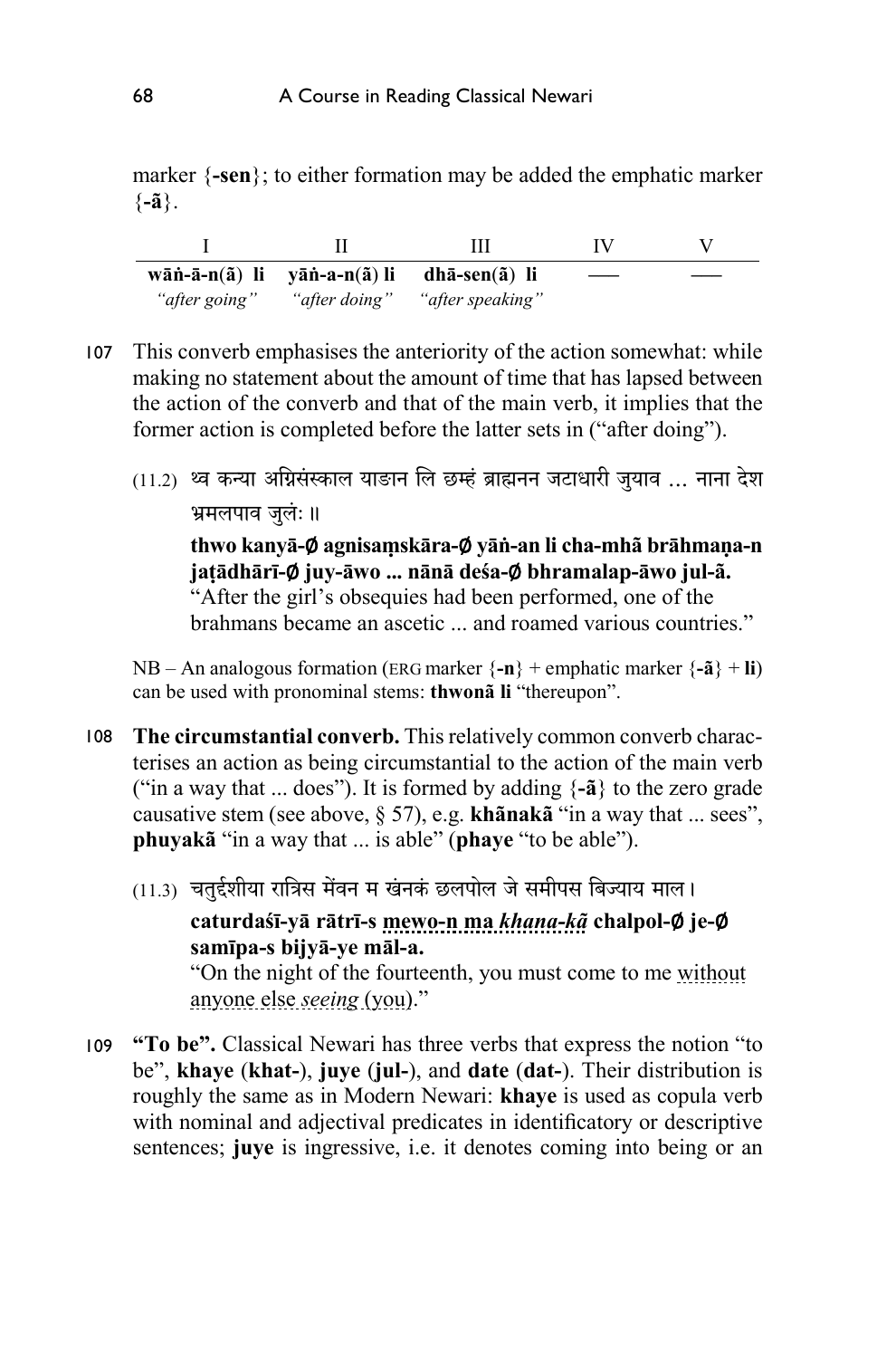alteration of state ("to arise", "to become"); **date** indicates existence and/or location ("there is/there once was ...").

*khaye (khat-) "to be"*: The most frequently used form of this verb is 110 the irregularly formed stative participle **khawo**, which is frequently contracted to **khu** (older variant **kho**); with NEG **ma** "not", **khu** is invariably used. The use of **khaye** is optional (see above, § 24). Special note should be taken of **makhu** (*var*. **makhā**) "isn't" as an emphatic particle tagged onto an affirmative sentence. Note also that the subject of **khaye** may be left unexpressed.

- (11.4) सत्य छ भोजचंग खव धकं राजान धालं। **satya cha-**∅ **bhojacãga-**∅ **kha-wo dhakã rājā-n dhāl-ã.**  "'Truly you are discerning about food', the king said."
- $(11.5)$  वैश्य शद्र जोग्य म खू। ब्राह्मन समान म खू। थ्वतेन क्षत्रि जोग्य धकं धालं।

**baiśya śūdra-**∅ **jogya-**∅ **ma khu, brāhmaṇa-**∅ **samāna-**∅ **ma khu. thwoten kṣatrī-**∅ **jogya-**∅ **dhakã dhāl-ã.** 

"The vaisya and the sudra are not suitable, (and) the brahman is not equal (of varna); therefore, the ksatriya is suitable', (he) said."

 $(11.6)$  जे ज्ञानी खव म खू।

**je-**∅ **jñānī kha-wo makhu.** "I *am* learned (, innit)."

(11.7) सुयानं म खु, जे थुका। **suyānã ma khu, je thukā.**  "(She) is no one else's (but) surely mine."

*juye (jul-) "to become, arise"*: Used predicatively, **juye** means "to 111arise, come into being"; as copula verb, it can be used with both nouns and adjectives in the sense "to become", "to turn out". The short form **ju** is relatively rare, and seems to be restricted to object sentences. In contrast to **khaye**, it cannot be left out.

NB – For the use of **juye** as auxiliary verb, see § 152 below.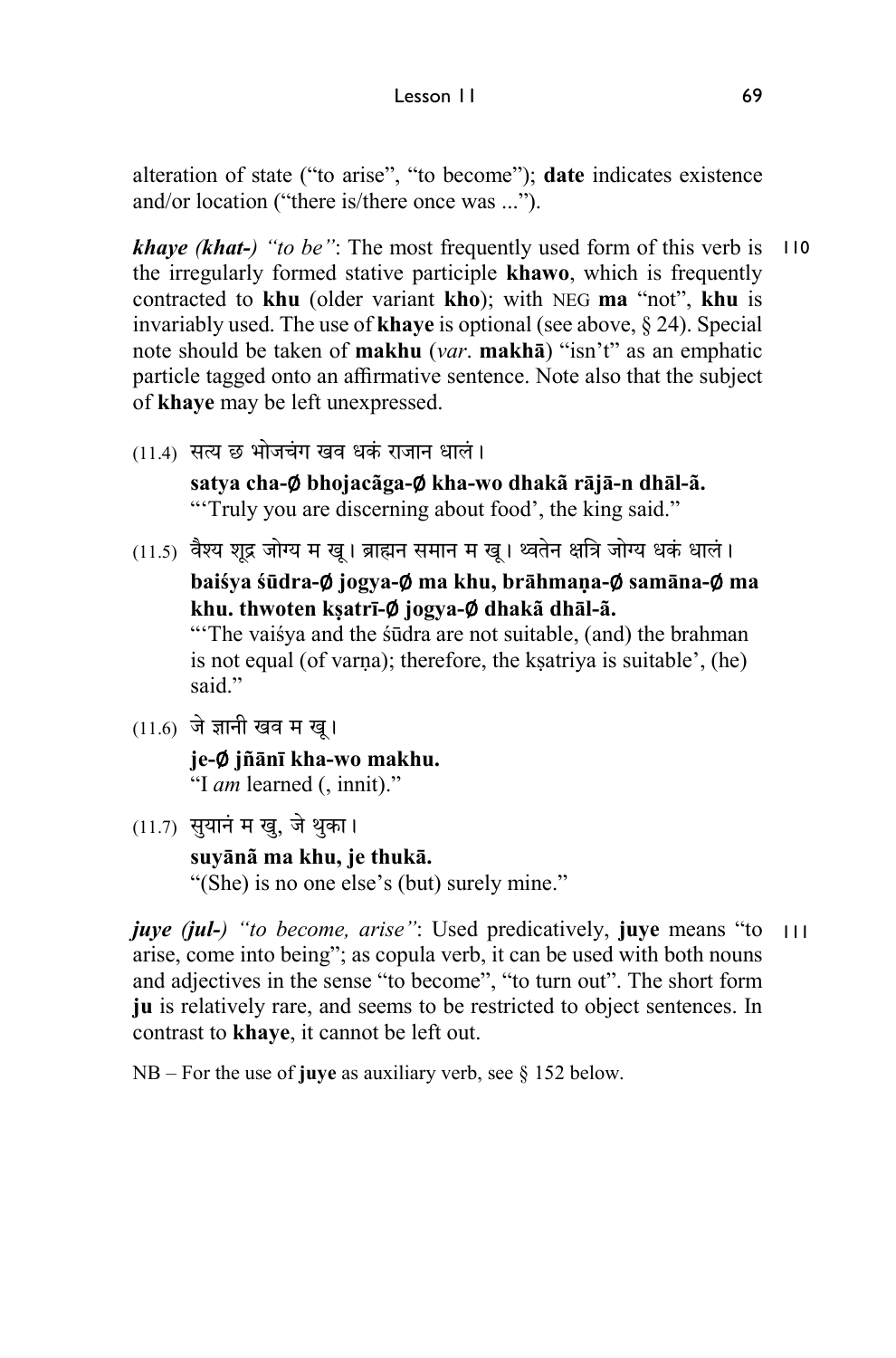$(11.8)$  ध्व पेम्हंस्यनं थथें धायाव राजाया संदेह जरं।

**thwo pe-mhã-sen-ã thathẽ dhāy-āwo rājā-yā** *sandeha-*∅ *jul-ã***.**  "When all four of them had thus spoken, [the king's doubt arose =] the king *became doubtful*."

(11.9) तीर्थस अस्ति षेपलपुम्हंयातं पुत्रकार्य याकन थ्व पुत्र जुलंः ॥

### **tīrtha-s asti khepalapu-mhã-yātã putrakārya-**∅ **yāka-n thwo-**∅ *putra-*<sup>∅</sup> *jul-ã***.**

"As for the one who carried (her) bones around the sites of pilgrimage, he has performed the office of a son and has therefore *become* (her) *son*."

 $(11.10)$  सर्ज्य भिंङ म जुव।

#### **sajyā-**∅ **bhiṅa-**∅ *ma ju-wo***.**

"(The bedding did not turn out well=) The bedding *wasn't* good."

- *date (dat-) "to exist"*: This verb can only be used predicatively, and 112not as copula verb. Like **khaye**, it has a short form **du** (*var*. **do**) that is regularly used with NEG **ma** "not". Construed with the genitive case, **date** expresses the notion "to have". In this usage, it can be omitted (see above,  $\S$  24).
	- NB For the use of **date** + durative auxiliary **cone** see below, § 151.
	- $(11.11)$ थ्व देलाशान को संगू छपू दव।

# **thwo delāsā-n ko sãgu cha-pu-**∅ **da-wo.**

"There is a hair under that bedsheet."

(11.12) थ्व नगरस महाधनी देवस्वामी नाम ब्राह्मन दव। थ्वया पत्र हरिस्वामी नाम।

### **thwo nagara-s mahādhanī debaswāmī nām brāhmaṇa-**∅ **da-wo. thwo-yā putra hariswāmī nām-**∅**.**

"In this city, there was a very rich brahman by the name of Devasvāmī. He had a son called Harisvāmī (or: his son's name was Harisvāmī)."

 $(11.13)$  थ्व राजाया अनेग काल वाङनं पुत्रादि म द्।

**thwo rājā-yā anek kāla-**∅ **wāṅ-anã putrādi-**∅ **ma du.**  "Although a lot of time had passed, this king had no children."